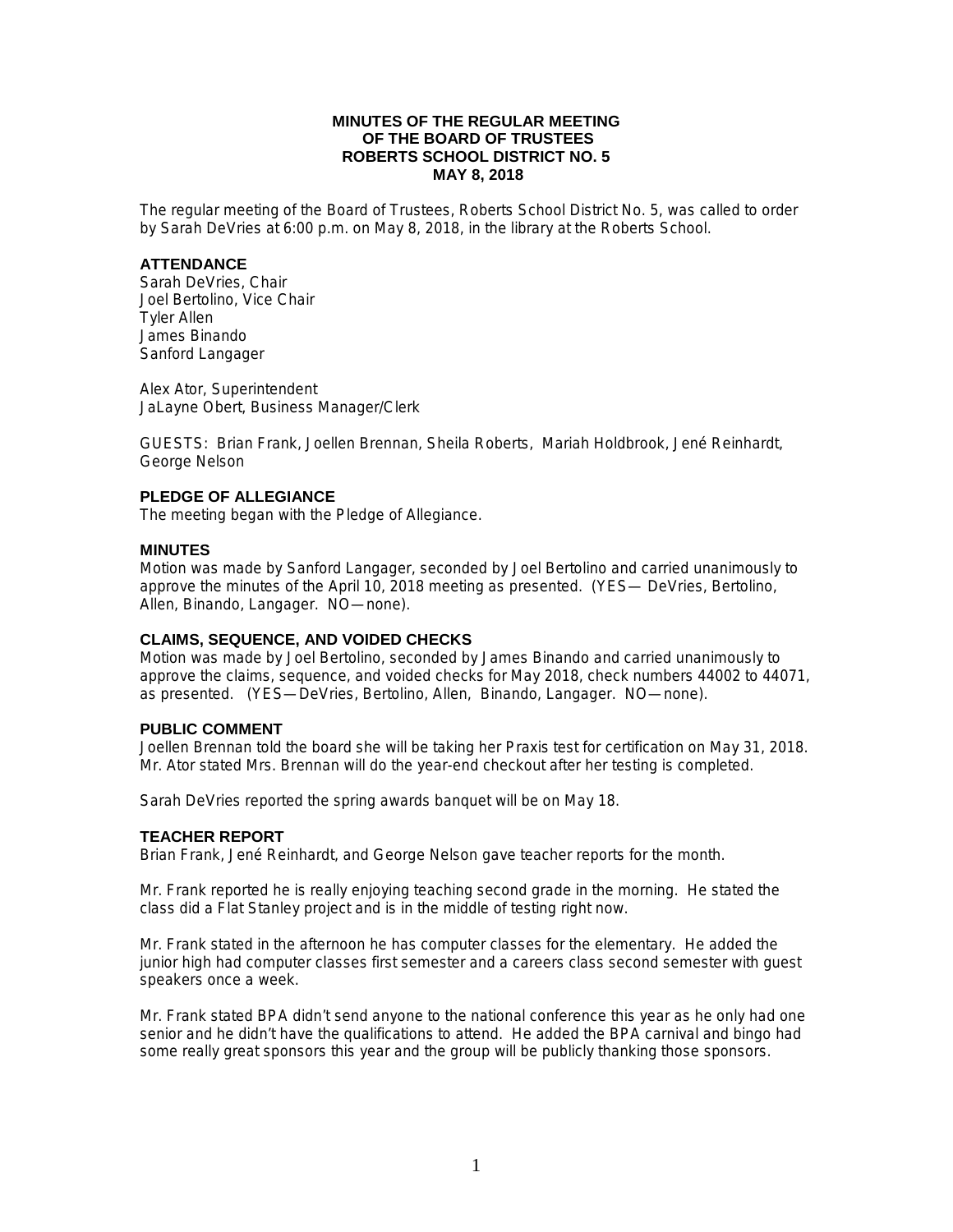Ms. Reinhardt reported she has had a great year and loves the remodel of her room. She added she wasn't able to do as much with the health curriculum this year waiting for the room to be finished.

Ms. Reinhardt stated the new track uniforms donated by the Booster Club are wonderful and it has been a great track season. She added is has been very helpful to have Christine Crago helping out with throwing events. She stated the district meet for high school is on Friday and junior high district is on Monday.

George Nelson stated he has also had a great year and feels sometimes we're not thankful enough of what we have here and how everyone is looking out for each other.

#### **STAFFING – NEW HIRED**

ADDITIONAL TRACK COACH – Mr. Ator stated there has been a large increase in the number of participants in track and recommended adding Christine Crago at 60% of a junior high assistant coach (\$525) for helping with practices.

Motion was made by Sanford Langager, seconded by Tyler Allen and carried unanimously to add Christine Crago as a junior high track assistant coach at 60% (\$525) for assisting with practice. (YES—DeVries, Bertolino, Allen, Binando, Langager. NO—none).

SUMMER MAINTENANCE – Mr. Ator recommended hiring Erin Koch for summer maintenance help, 15 hours per week for mowing/25 per week custodial, until new custodian is hired, at her current rate of pay (\$11.95 per hour).

Motion was made by Joel Bertolino, seconded by James Binando and carried unanimously to hire Erin Koch for summer maintenance, 15 hours per week mowing/25 hours per week custodial at \$11.95 per hour. (YES—DeVries, Bertolino, Allen, Binando, Langager. NO—none).

SUMMER SCHOOL – Mr. Ator recommended hiring Crystal Wright to teach the first half of summer school at \$30 per hour for two half days per week and Erin Koch for the second half of the summer. (Ms. Koch will adjust mowing/custodial hours to remain under 40 hours per week).

Motion was made by Sanford Langager, seconded by Joel Bertolino and carried unanimously to hire Crystal Wright and Erin Koch to teach summer school for two half days per week at \$30 per hour. (YES—DeVries, Bertolino, Allen, Binando, Langager. NO—none).

DRIVER EDUCATION – Mr. Ator stated Adam Ruhnke is requesting a stipend of \$3160 for teaching driver education this summer, which is reasonable considering the increase in number of participants.

Motion was made by Joel Bertolino, seconded by Tyler Allen and carried unanimously to pay Adam Ruhnke \$3160 to teach driver education this summer. (YES—DeVries, Bertolino, Allen, Binando, Langager. NO—none).

ADDITION TO SUBSTITUTE LIST – Mr. Ator recommended adding Terry Bryan to the substitute list for the kitchen.

Motion was made by Joel Bertolino, seconded by Sanford Langager and carried unanimously to add Terry Bryan to the substitute list for the kitchen. (YES—DeVries, Bertolino, Allen, Binando, Langager. NO—none).

# **STAFFING – RENEWAL OF CONTRACTS**

CERTIFIED TENURED STAFF – Mr. Ator recommended offering contracts to previously tenured teachers Julie Jones, George Nelson, Jené Reinhardt, Sheila Roberts, Jackie Ronning, and Crystal Wright with additional earned steps and lanes per the negotiated agreement.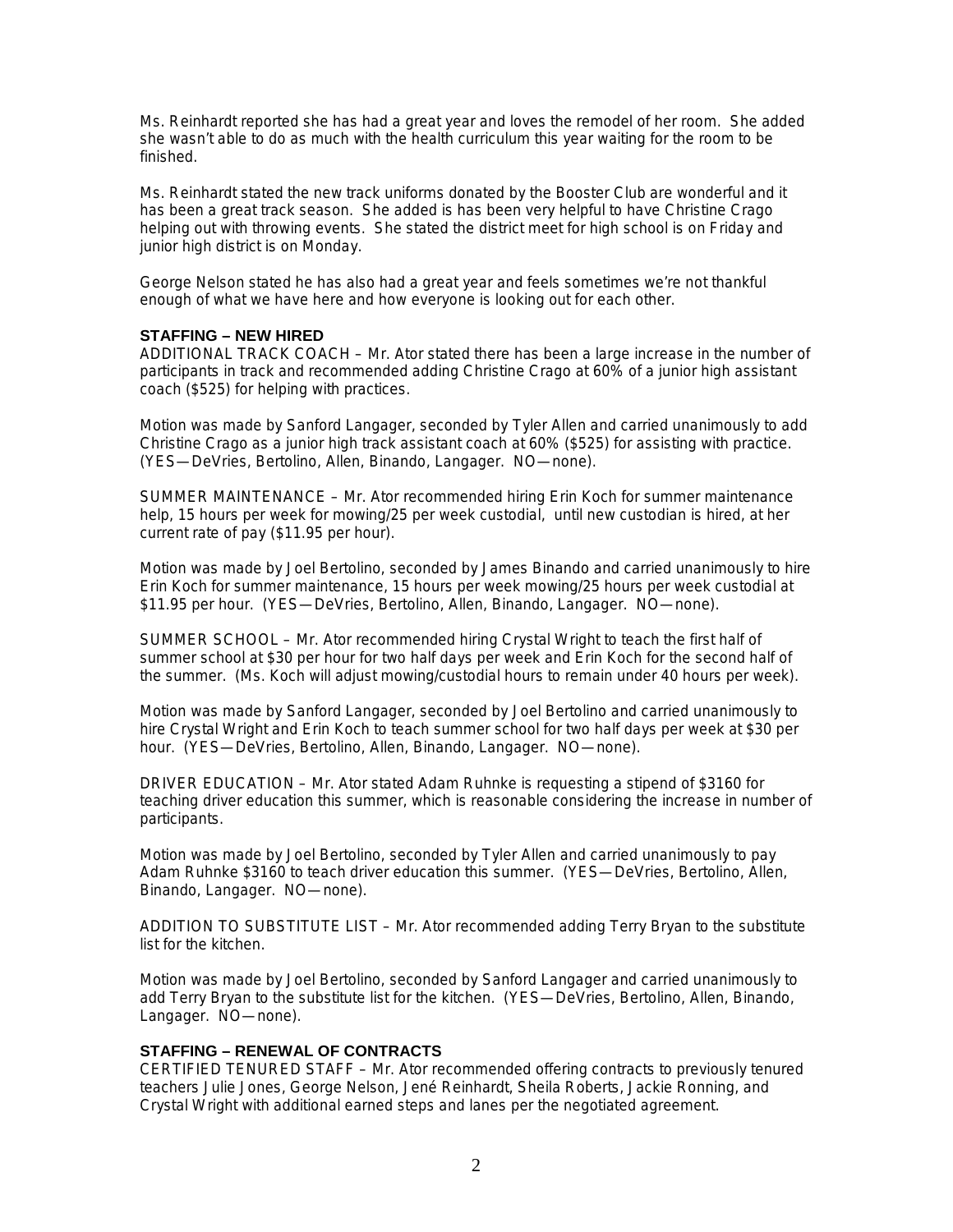Motion was made by Joel Bertolino, seconded by Tyler Allen and carried unanimously to offer contracts to previously tenured teachers Julie Jones, George Nelson, Jené Reinhardt, Sheila Roberts, Jackie Ronning, and Crystal Wright with additional earned steps and lanes per the negotiated agreement. (YES—DeVries, Bertolino, Allen, Binando, Langager. NO—none).

CERTIFIED NON-TENURED STAFF – Mr. Ator recommended offering contracts to non-tenured teachers William Harvison, Ashley McCoy, Jon Milligan, and James Sigl with additional earned steps and lanes per the negotiated agreement.

Motion was made by Joel Bertolino, seconded by James Binando and carried unanimously to offer contracts to non-tenured teachers William Harvison, Ashley McCoy, Jon Milligan, and James Sigl with additional earned steps and lanes per the negotiated agreement. YES—DeVries, Bertolino, Allen, Binando, Langager. NO—none).

Mr. Ator stated Mrs. Brennan isn't listed with the non-tenured teachers because she has not completed the certification process. He added Ms. Fischer isn't listed because she was hired on an interim basis and the position will be advertised.

UP FOR TENURE – Mr. Ator recommended offering a contract and tenure to Brian Frank with additional earned steps and lanes per the negotiated agreement.

Motion was made by Sanford Langager, seconded by Tyler Allen and carried unanimously to offer a contract and tenure to Brian Frank with additional earned steps and lanes per the negotiated agreement. (YES—DeVries, Bertolino, Allen, Binando, Langager. NO—none).

CLASSIFIED, ADMINISTRATIVE, ACTIVITIES – Mr. Ator recommended tabling action on classified, administrative, and activities contracts as negotiations have not been finalized.

#### **NEW BUSINESS**

REVIEW OF COMPLAINT – Ms. DeVries called for a closed session at 6:35 p.m. stating the next item of business concerns a complaint of placement on the salary schedule by an employee and it is her determination that the individual's right to privacy supersede the merits of public disclosure. She returned to regular session at 6:47 p.m.

Ms. DeVries stated the board is very appreciative of the employee and the work that has been done but at this time the contract will stand as it is and the placement on the salary matrix will not change.

RATIFICATION OF TEACHER CONTRACTS – Mr. Ator stated last month the board ratified the negotiated agreement reached with the certified staff. He stated those changes have been made in the contract and recommended approval of the contract with certified staff for the 2018-2019 school year.

Motion was made by Sanford Langager, seconded by Joel Bertolino and carried unanimously to approve the contract as recommended for certified staff for the 2018-2019 school year. (YES— DeVries, Bertolino, Allen, Binando, Langager. NO—none).

2018-2019 CLASS SCHEDULE – Mr. Ator stated he put together the schedule for next year, did some soft enrollments, made a few changes and now has a pretty solid schedule.

CLASSIFIED NEGOTIATIONS – Joel Bertolino stated the agreement with the classified staff contains a 2.5% salary increase and a raise of \$1.00 per hour for activity bus driving.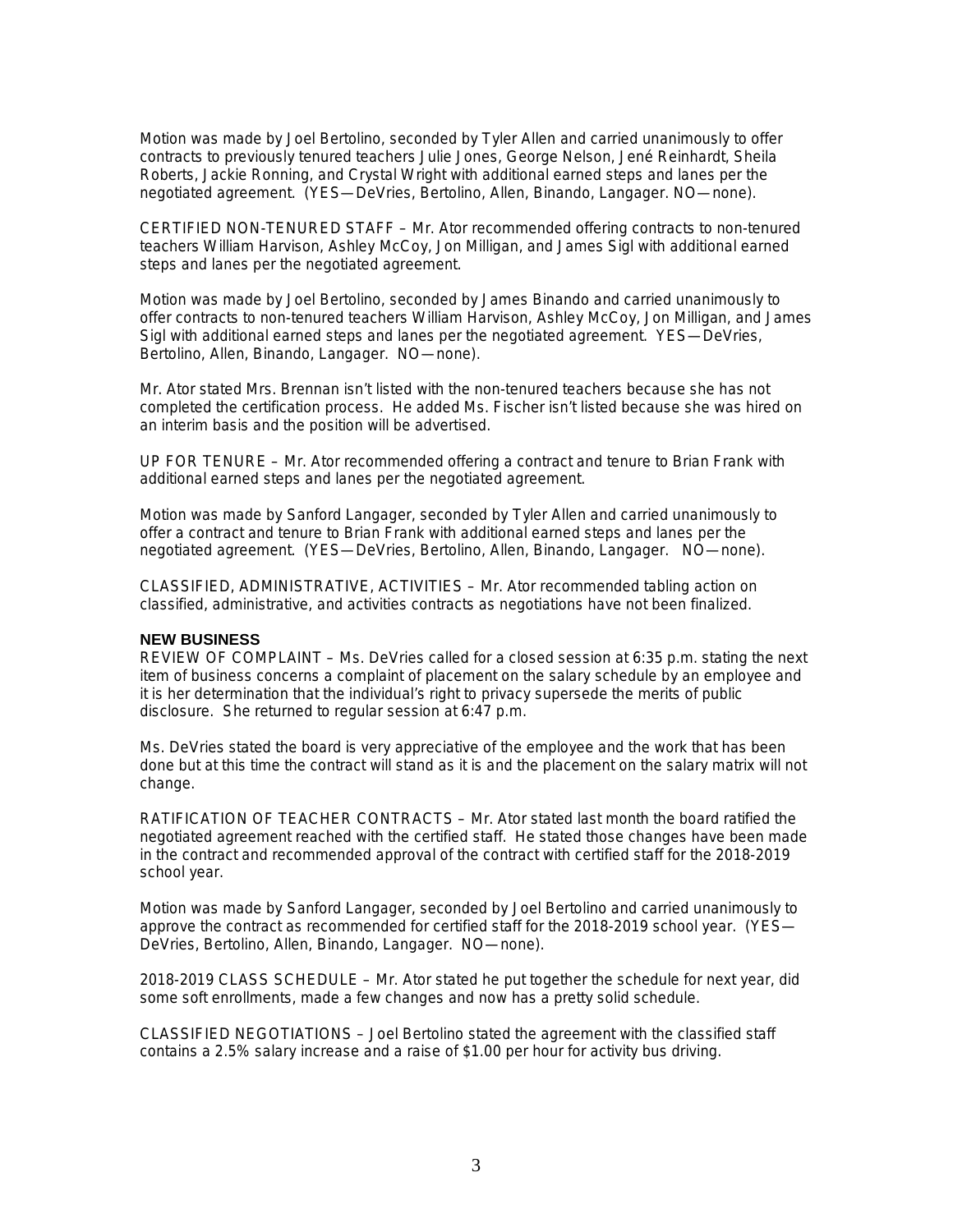ELECTION BY ACCLAMATION – Mrs. Obert stated the trustee election was cancelled this year as the number of applications was equal to the number of open positions. She asked that the board approve the election by acclamation of Sarah DeVries and Mariah Holdbrook.

Motion was made by Joel Bertolino, seconded by Tyler Allen and carried unanimously to approve the election by acclamation of Sarah DeVries and Mariah Holdbrook. (YES—DeVries, Bertolino, Allen, Binando, Langager. NO—none).

AFFILIATIONS RENEWAL – Mr. Ator recommended continuing membership in the following affiliations, assuming there is no more than a 10% increase in dues:

Montana Quality Education Coalition School Administrators of Montana Foxie Lady Software Montana School Boards Association Montana Association of School Business Officials Alliance for Curriculum Enhancement Montana Small School Alliance (discontinue as no longer utilizing their services for counselor and library endorsements)

Mrs. Obert stated this year Foxie Lady has more than a 10% increase in dues.

Motion was made by Joel Bertolino, seconded by James Binando and carried unanimously to approve continuation with the recommended affiliations as long as there is no greater than a 10% increase in dues (Foxie Lady does not qualify under this motion.) (YES—DeVries, Bertolino, Allen, Binando, Langager. NO—none).

Motion was made by James Binando, seconded by Tyler Allen and carried unanimously to approve the payment of dues for Foxie Lady Computers for accounting software in the amount of \$3350. (YES—DeVries, Bertolino, Allen, Binando, Langager. NO—none).

#### **OLD BUSINESS**

SPRING ORDERS – Ms. DeVries asked that we look at replacing at least one water fountain with one that can fill water bottles.

Mr. Ator stated it would cost about \$30,500 to sand down the gym floor. He added the person with Bruco who does gym floors feels he can do it without sanding the floor down for \$4758 for both floors. He stated the bid is lower because we already have some of the product Bruco uses.

Motion was made by Tyler Allen, seconded by Joel Bertolino and carried unanimously to accept the bid from Bruco in the amount of \$4758 to do both gym floors. (YES—DeVries, Bertolino, Allen, Binando, Langager. NO—none).

#### **SUPERINTENDENT REPORT**

ACCREDITATION REPORT – Mr. Ator stated he responded to the Office of Public Instruction concerning the accreditation deviation. He stated the teacher has until May 31 to complete the Praxis exam for licensure.

BUDGET AMENDMENT – Mr. Ator stated the funding from the budget amendment has been received in the amount of \$32,020.68

ACADEMIC REPORT – Mr. Ator stated the SBAC testing is done and MAPS testing is about half done.

ACTIVITIES – Mr. Ator reported the high school track teams are both doing well and getting ready for district, divisional, and state competitions.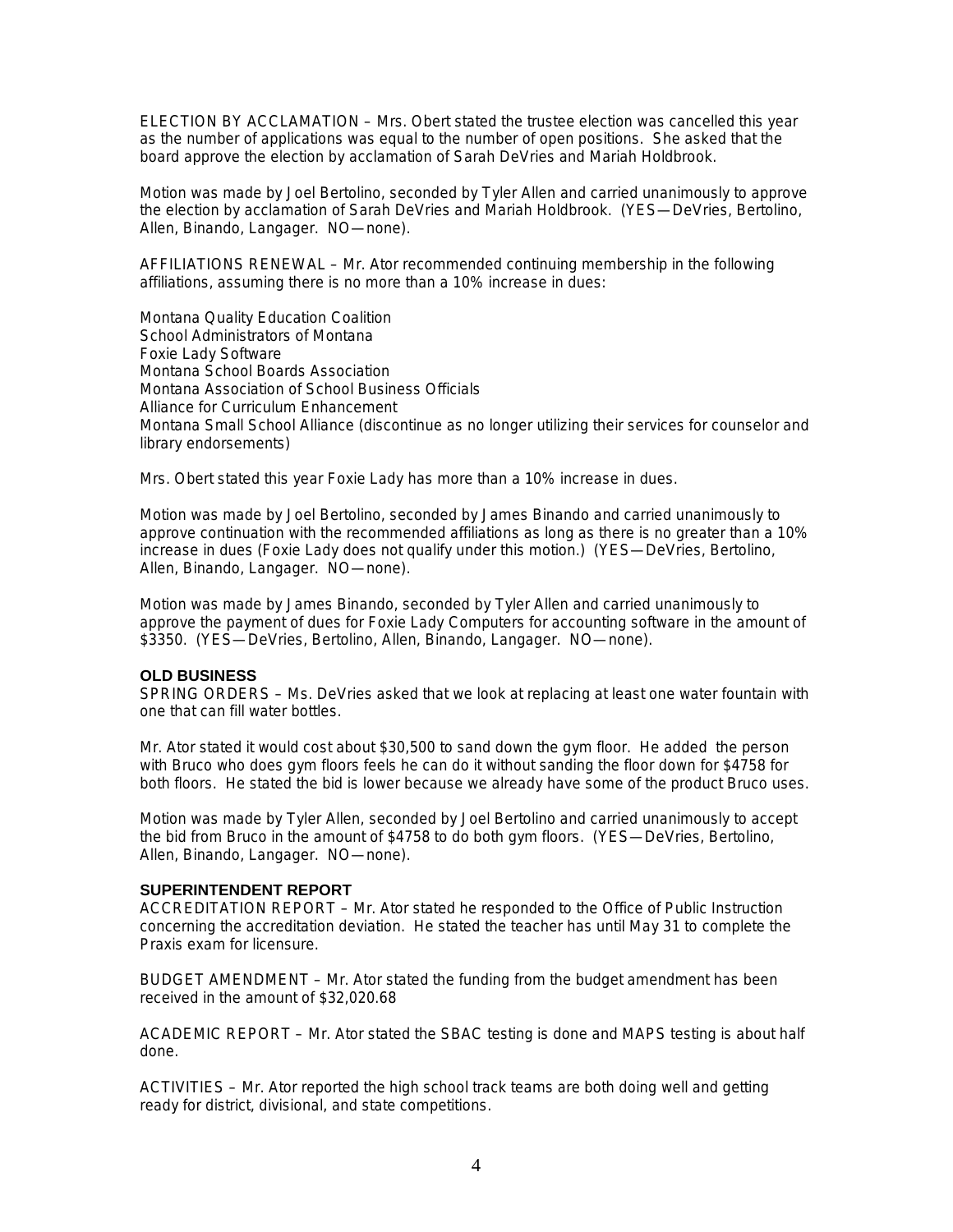Mr. Ator stated Mrs. Jones had two music students receive superior ratings for solo vocal performances at the state music festival.

SUPERINTENDENT SCHEDULE – Mr. Ator reported he will be attending MBI in June and also the Class C caucus.

MCLP – Mr. Ator stated he plans to reach out to several community groups about options for preschool.

PROFESSIONAL DEVELOPMENT ACTION PLAN – Mr, Ator stated staff will be encouraged to attend 1-3 days of professional development in the summer and 1-3 days during the school year.

TITLE SELECTION PROCESS GUIDELINES – Mr. Ator outlined the process for determining which students need Title help. Mrs. Obert stated it is important that parents be involved and informed about the process.

SOCIAL STUDIES AND HANDWRITING CURRICULUM PURCHASES – Mr. Ator stated we will be working with staff from Fromberg, also a MCLP school, on a recommendation for Social Studies and handwriting curriculum purchases.

GRADUATION – Mr. Ator asked Mr. Langager to help hand out diplomas to senior graduates and Mr. Bertolino to eighth grade graduates.

## **RECESS**

Ms. DeVries called for a recess at 7:20 p.m. and returned to regular session at 7:32 p.m.

#### **SCHOOL BOARD TRAINING**

Jeff Weldon of Felt, Martin, Frazier, and Weldon conducted training on Title IX, open meetings, and nepotism.

\_\_\_\_\_\_\_\_\_\_\_\_\_\_\_\_\_\_\_\_\_\_\_\_\_\_\_\_\_\_\_\_\_\_ \_\_\_\_\_\_\_\_\_\_\_\_\_\_\_\_\_\_\_\_\_\_\_\_\_\_\_\_

# **ADJOURNMENT**

Ms. DeVries called for adjournment at 8:55 p.m.

Board Chair **District Clerk**